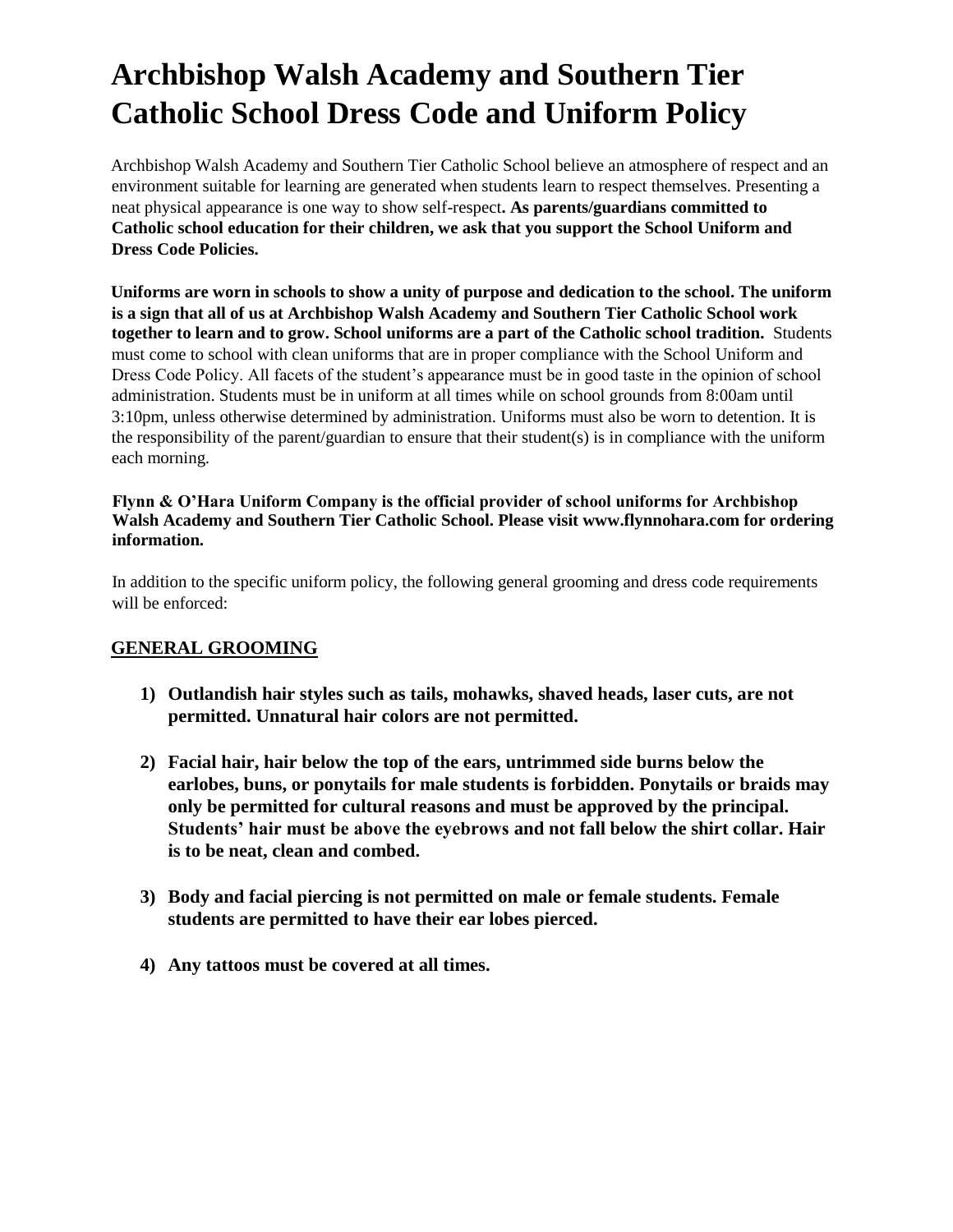#### **DRESS CODE**

- **1) Only plain white T-shirts (no logo) may be worn under uniform shirts.**
- **2) Shirts must be tucked according to the dress code policy.**
- **3) For male students, collars must be fastened and ties may not be loosened. Female students may have only the top two buttons of their blouse unbuttoned.**
- **4) All clothing must be neat, pressed, of proper length, and in good condition.**
- **5) Khaki uniform pants must be classic and light in color, and expected to be worn properly. No jeans or cargo styles are permitted.**
- **6) Girl's jumpers and skirts must be knee-length.**
- **7) Girls may wear classic style hair accessories in Flynn & O'Hara plaid (that matches uniforms) or solid navy, black, hunter green, or white. Boys are not permitted to wear hair accessories of any kind.**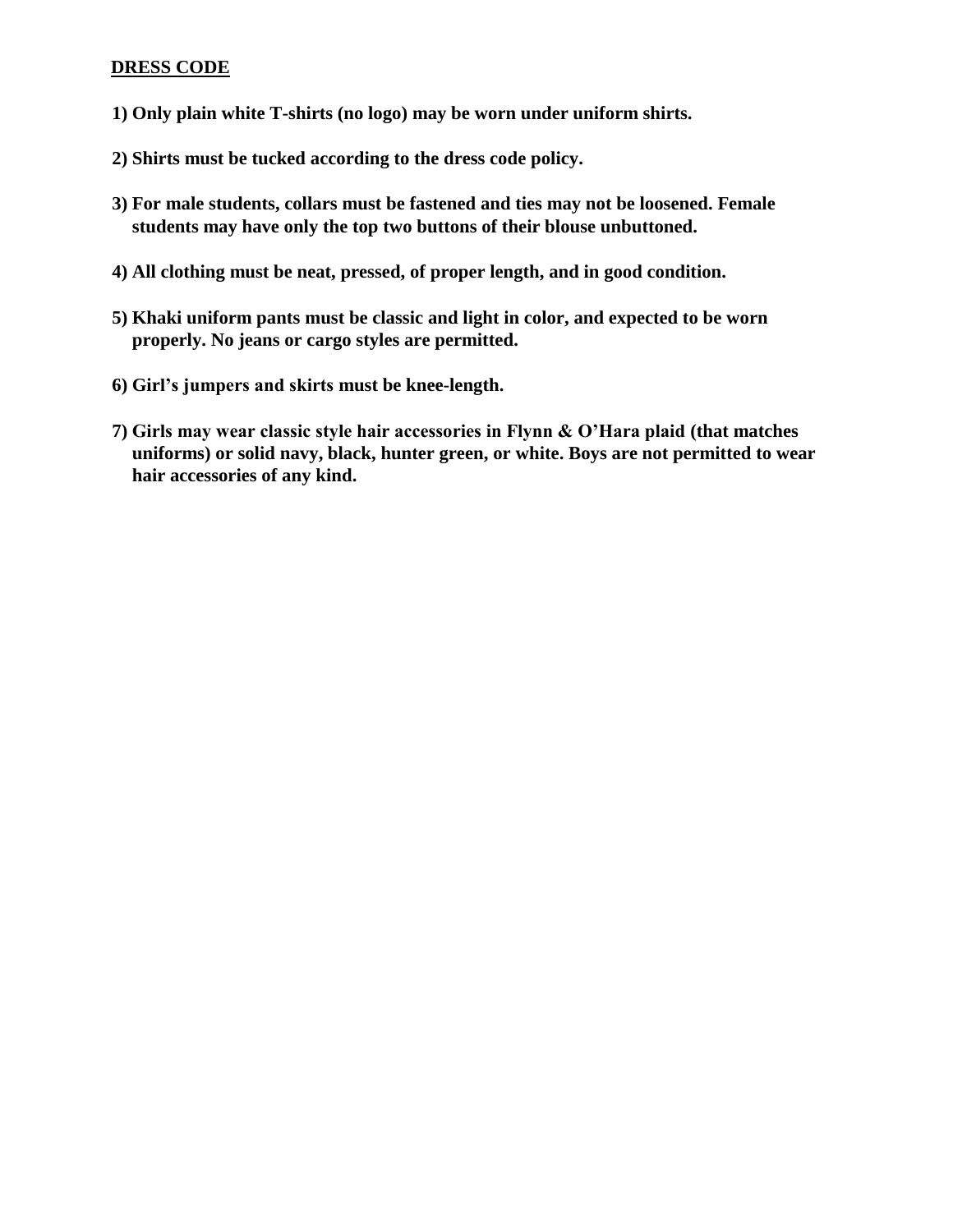# **Southern Tier Catholic School - Grades K-4 Fall/Spring Uniforms**

These uniforms will be worn from the first day of school until administration determines that Winter Uniforms will be worn (around October 1st, weather dependent). Please note that all acceptable fall/spring uniform policy styles and colors for students in grades K-4 can be found on the Flynn & O'Hara order form and website.

### **Girls:**

- 1) White peter pan collared short-sleeve blouse (may be purchased from Flynn & O'Hara)
- 2) Flynn & O'Hara plaid jumper
- 3) Navy blue knee socks (may be purchased from Flynn & O'Hara)
- 4) Solid black shoes (heels cannot be higher than 1 inch, no sneakers or boots)

- 1) Flynn & O' Hara hunter green crested short sleeve polo shirt, must be tucked in
- 2) Class style khaki pants (may be purchased from Flynn & O'Hara)
- 3) Black belt and solid black socks
- 4) Solid black shoes, no sneakers or boots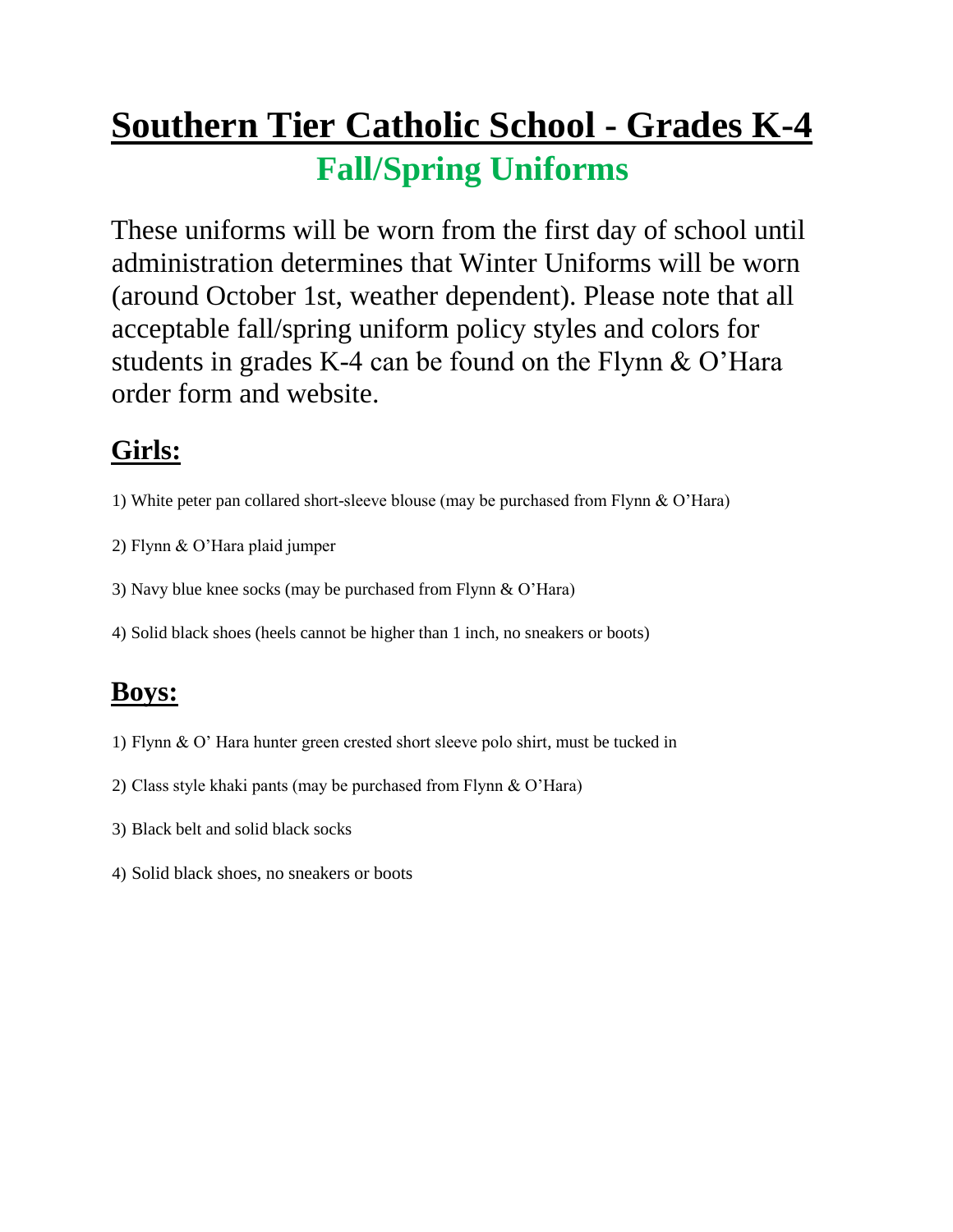# **Southern Tier Catholic School - Grades 5-8 Fall/Spring Uniforms**

These uniforms will be worn from the first day of school until administration determines that Winter Uniforms will be worn (around October 1st, weather dependent). Please note that all acceptable fall/spring uniform policy styles and colors for students in grades 5-8 can be found on the Flynn & O'Hara order form and website.

# **Girls:**

.

- 1) Flynn & O'Hara hunter green crested short sleeve polo shirt, must be tucked in
- 2) Flynn & O'Hara plaid skirt, *knee length*, OR mid-rise khaki style pants purchased *only* through Flynn O'Hara. If pants option is chosen, a black belt and black socks must be worn, with shirt tucked in
- 3) Hunter green knee socks (may be purchased from Flynn & O'Hara)
- 4) Solid black shoes (heel height may not exceed 1 inch, no sneakers or boots)

- 1) Flynn & O'Hara hunter green crested short sleeve polo shirt, must be tucked in
- 2) Classic style khaki pants (may be purchased from Flynn and O'Hara)
- 3) Black belt and solid black socks
- 4) Solid black shoes, no sneakers or boots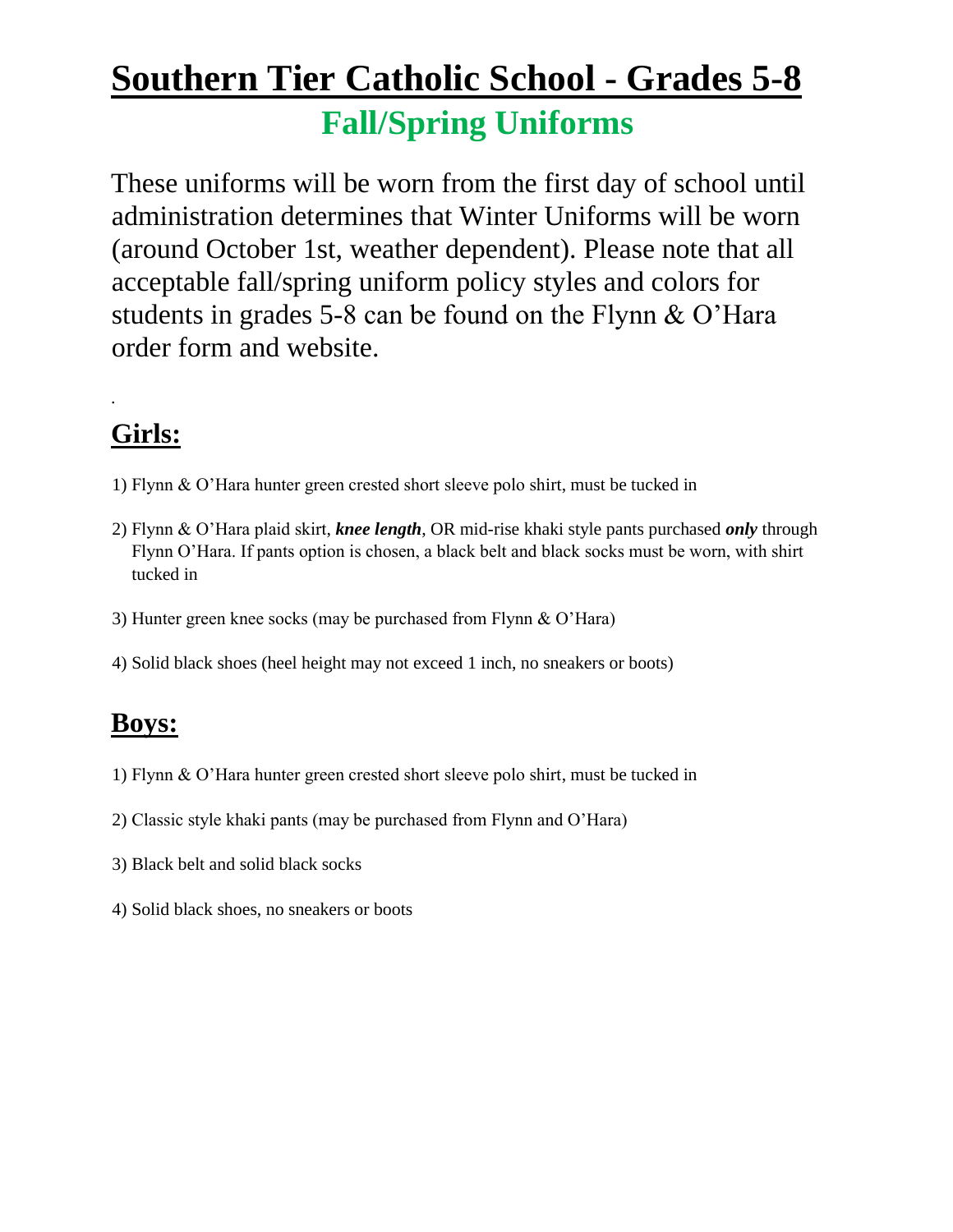# **Archbishop Walsh Academy Fall/Spring Uniforms**

These uniforms will be worn from the first day of school until administration determines that Winter Uniforms will be worn (around October 1st, weather dependent). Please note that all acceptable fall/spring uniform policy styles and colors for high school students can be found on the Flynn & O'Hara order form and website.

### **Girls:**

1) Flynn & O'Hara hunter green crested short sleeve polo shirt. (GRADES 9-11 ONLY)

2) Flynn & O'Hara navy crested short sleeve polo shirt, must be tucked in. **THE COLOR NAVY IS MANDATORY-SENIORS ONLY\*\*\***

- 3) Flynn & O'Hara plaid skirt, *knee-length*, OR mid-rise khaki style pants purchased *only* through Flynn O'Hara. If pants option is chosen, a black belt and black socks must be worn, with shirt tucked in
- 4) Hunter green knee socks (may be purchased from Flynn & O'Hara). **THE COLOR NAVY IS MANDATORY-SENIORS ONLY\*\*\***

5) Solid black shoes (heel height may not exceed 1 inch, no sneakers or boots)

### **Boys:**

1) Flynn & O'Hara hunter green crested short sleeve polo shirt, must be tucked in. (GRADES 9-11 ONLY)

2) Flynn & O'Hara navy crested short sleeve polo shirt, must be tucked in**. THE COLOR NAVY IS MANDATORY-SENIORS ONLY\*\*\***

3) Classic style khaki pants (may be purchased through Flynn & O'Hara)

- 4) Black belt and solid black socks
- 5) Solid black shoes, no sneakers or boots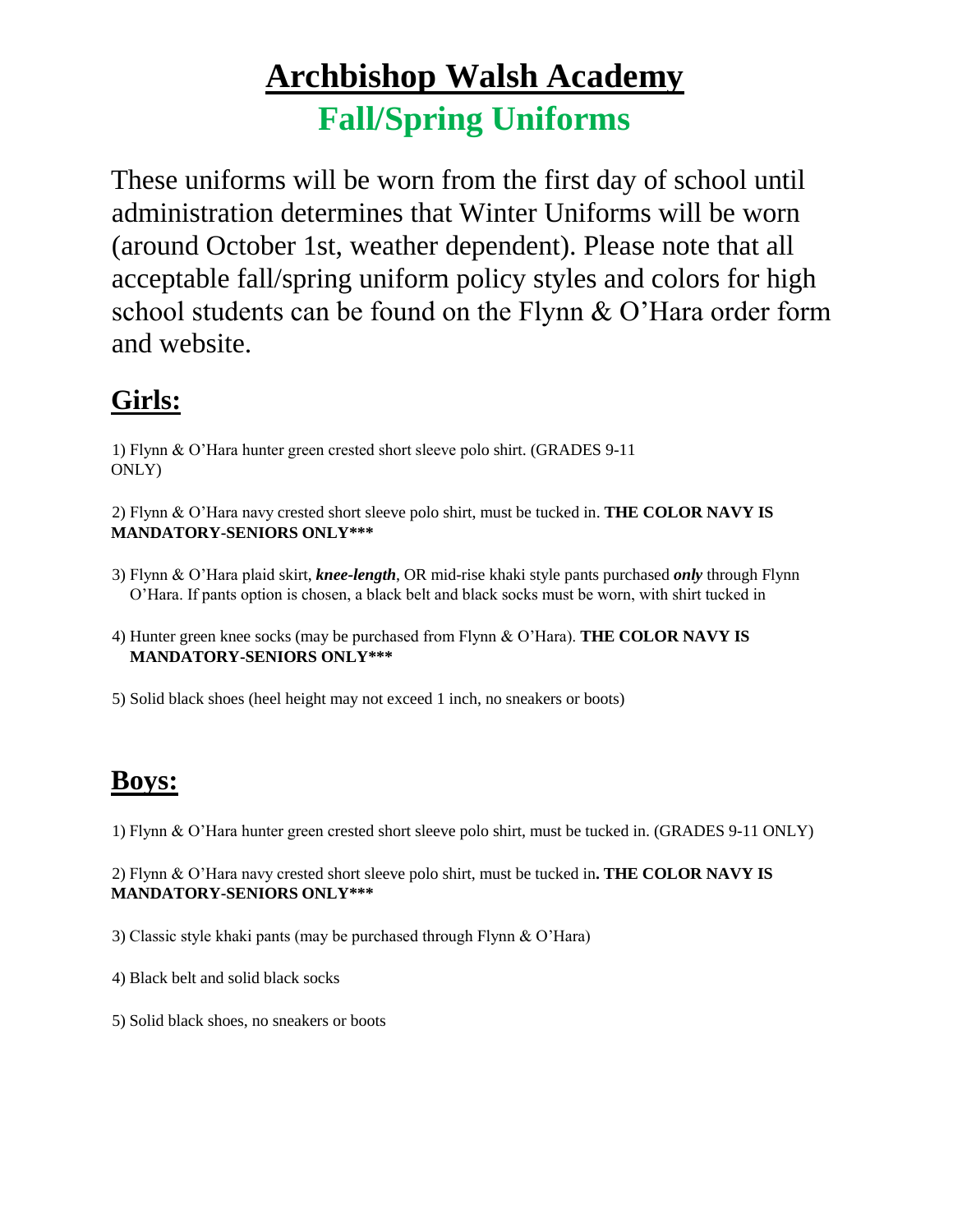# **Southern Tier Catholic School-Grades K-4 Winter Uniforms**

These uniforms will be worn at a start date determined by administration (around October 1st, weather dependent). These uniforms will be worn until a date determined by administration (around May 1st, weather dependent). Please note that all acceptable winter uniform policy styles and colors for students in grades K-4 can be found on the Flynn & O'Hara order form and website.

### **Girls**:

- 1) White peter pan collared short or long sleeve blouse (may be purchased from Flynn & O'Hara)
- 2) Flynn & O'Hara CREW neck cardigan (Hunter green crested only)
- 3) Flynn & O'Hara plaid jumper
- 4) Navy blue tights (may be purchased from Flynn & O'Hara)
- 5) Solid black shoes (heel height may not exceed 1 inch, no sneakers or boots)

- 1) Flynn & O'Hara crested hunter green short or long sleeve polo shirt with a Flynn & O'Hara hunter green crested V-neck pullover sweater OR white dress shirt, with Flynn & O'Hara neck tie and hunter green crested V-neck pullover sweater
- 2) Classic style khaki pants (may be purchased from Flynn & O'Hara)
- 3) Black belt and solid black socks
- 4) Solid black shoes, no sneakers or boots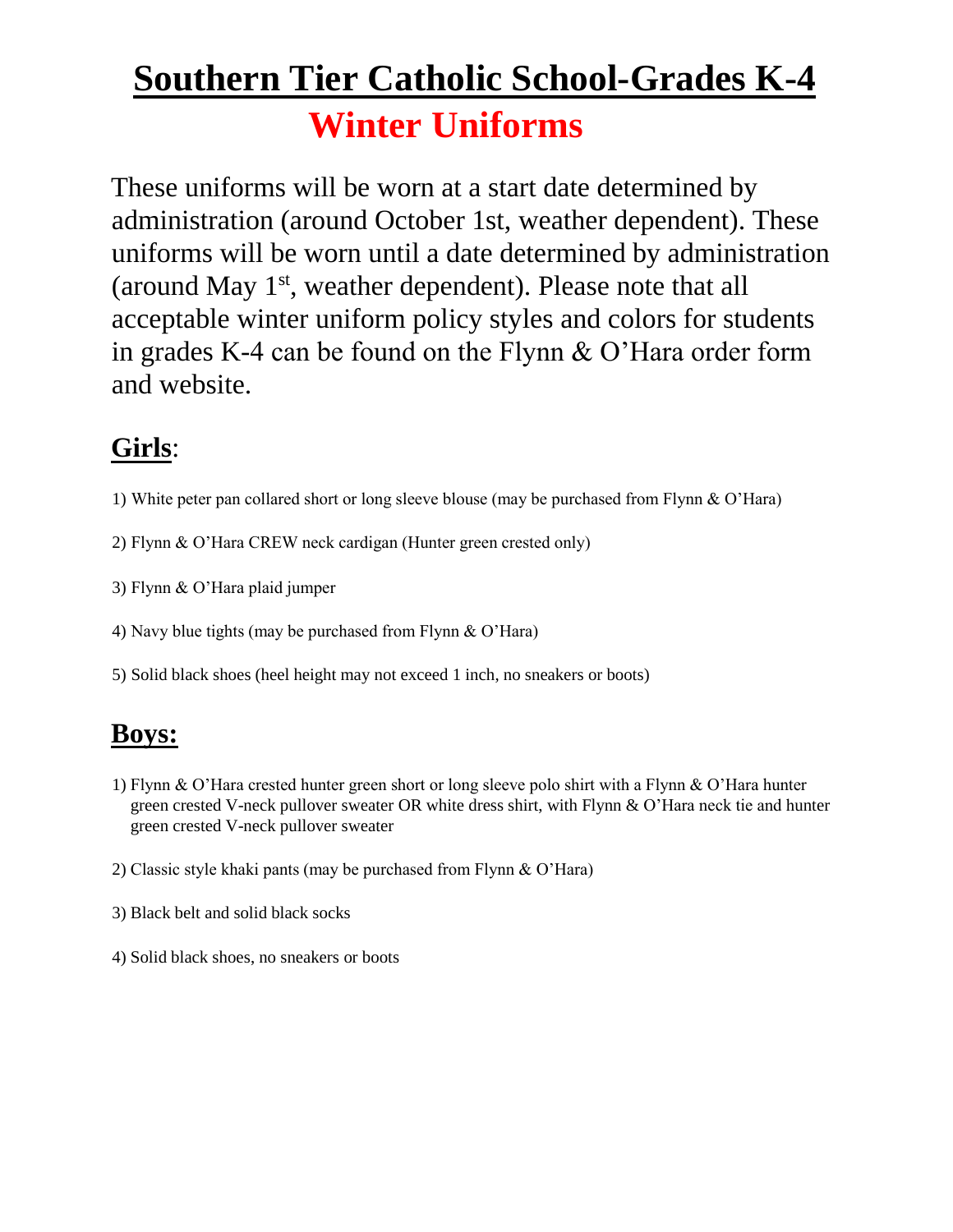# **Southern Tier Catholic School- Grades 5-8**

# **Winter Uniforms**

These uniforms will be worn at a start date determined by administration (around October 1st, weather dependent). These uniforms will be worn until a date determined by administration (around May 1st, weather dependent). Please note that all acceptable winter uniform policy styles and colors for students in grades 5-8 can be found on the Flynn & O'Hara order form and website.

### **Girls:**

- 1) White oxford-style dress shirt must be tucked in (may be purchased from Flynn and O'Hara)
- 2) Flynn and O'Hara hunter green crested V-neck cardigan OR hunter green crested V-neck pullover vest (vest must be worn with long-sleeve white dress shirt)
- 3) Flynn & O'Hara plaid necktie (Optional)
- 4) Flynn & O'Hara plaid skirt, *knee-length*, OR mid-rise khaki style pants purchased *only* through Flynn O'Hara. Pants must be worn with a black belt and black socks, with shirt tucked in
- 5) Hunter green tights or knee socks (may be purchased from Flynn & O'Hara)
- 6) Solid black shoes (heel height may not exceed 1 inch, no sneakers or boots)

- 1) White oxford-style dress shirt must be tucked in (may be purchased from Flynn and O'Hara)
- 2) Flynn & O'Hara hunter green crested V-neck pullover sweater OR hunter green crested V-neck vest (vest must be worn with long-sleeve white dress shirt)
- 3) Necktie (Flynn & O'Hara)
- 4) Classic style khaki pant (may be purchased from Flynn & O'Hara)
- 5) Black belt and solid black socks
- 6) Solid black shoes, no sneakers or boots Ĩ